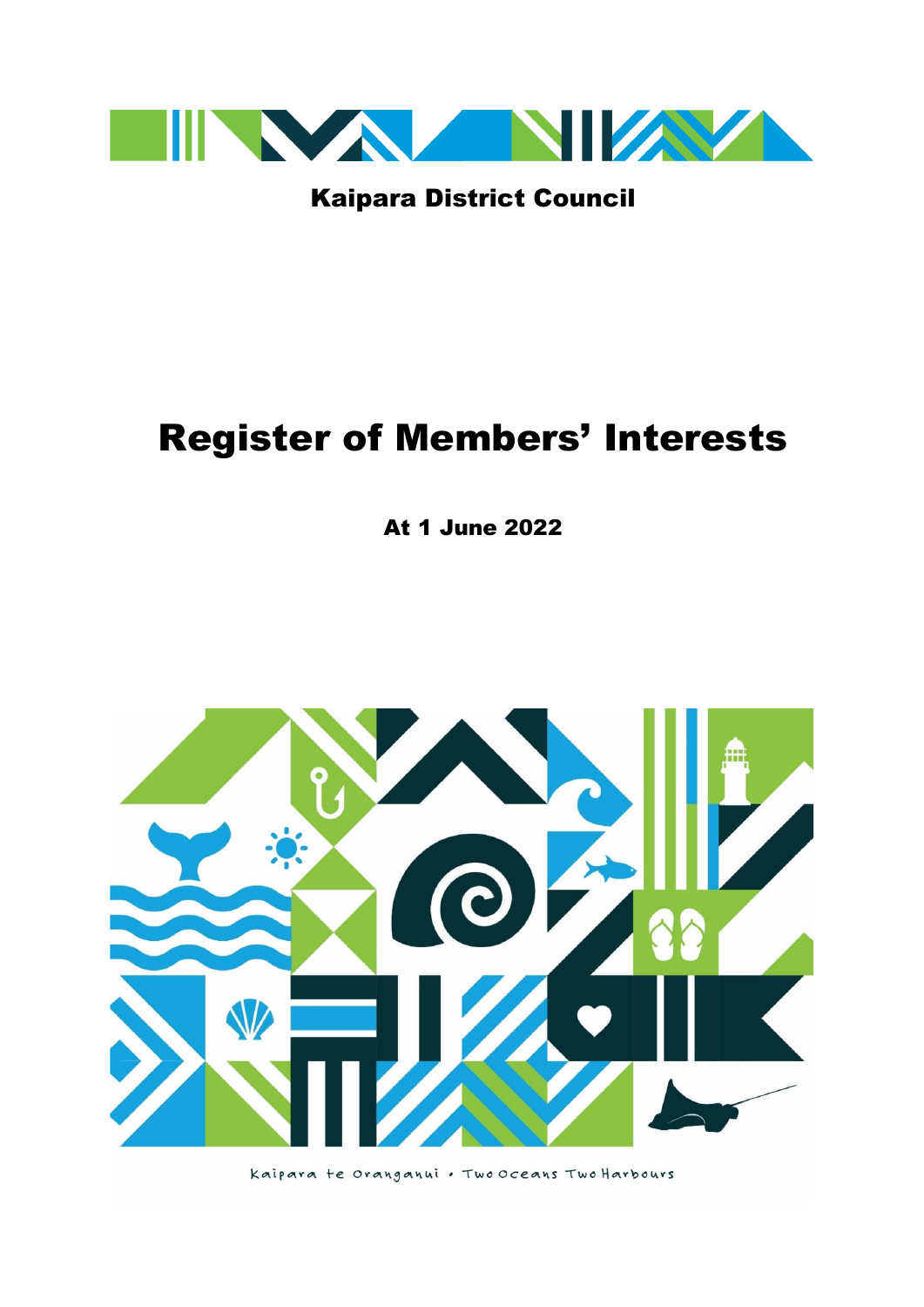

## Contents

| 1              |  |
|----------------|--|
| 2 <sup>7</sup> |  |
| $3^{\circ}$    |  |
|                |  |
| 5 <sup>5</sup> |  |
| 6              |  |
|                |  |
| 8              |  |
| 9              |  |

#### **Document amendments:**

| <b>Date</b>  | <b>Amendment made</b>                                                                        | Made by      |
|--------------|----------------------------------------------------------------------------------------------|--------------|
| 1 May 2021   | Deletion of Doc as Cr Joyce-Paki employer. Amended to Statistics<br>NZ.                      | Gavin Dawson |
| 27 May 2021  | Addition of Murphy Bowers Col for Cr Wilson-Collins.                                         | Gavin Dawson |
| 01 Sept 2021 | Addition of director and shareholdings for Cr Larsen, Cr Joyce--Paki,<br>Deputy Mayor Curnow | Gavin Dawson |
| 28 May 2022  | Addition of director and shareholdings for Deputy Mayor Curnow                               | Gavin Dawson |
| 1 June 2022  | Addition/removal of property interests and other interests for Cr Wills                      | Tracey Deane |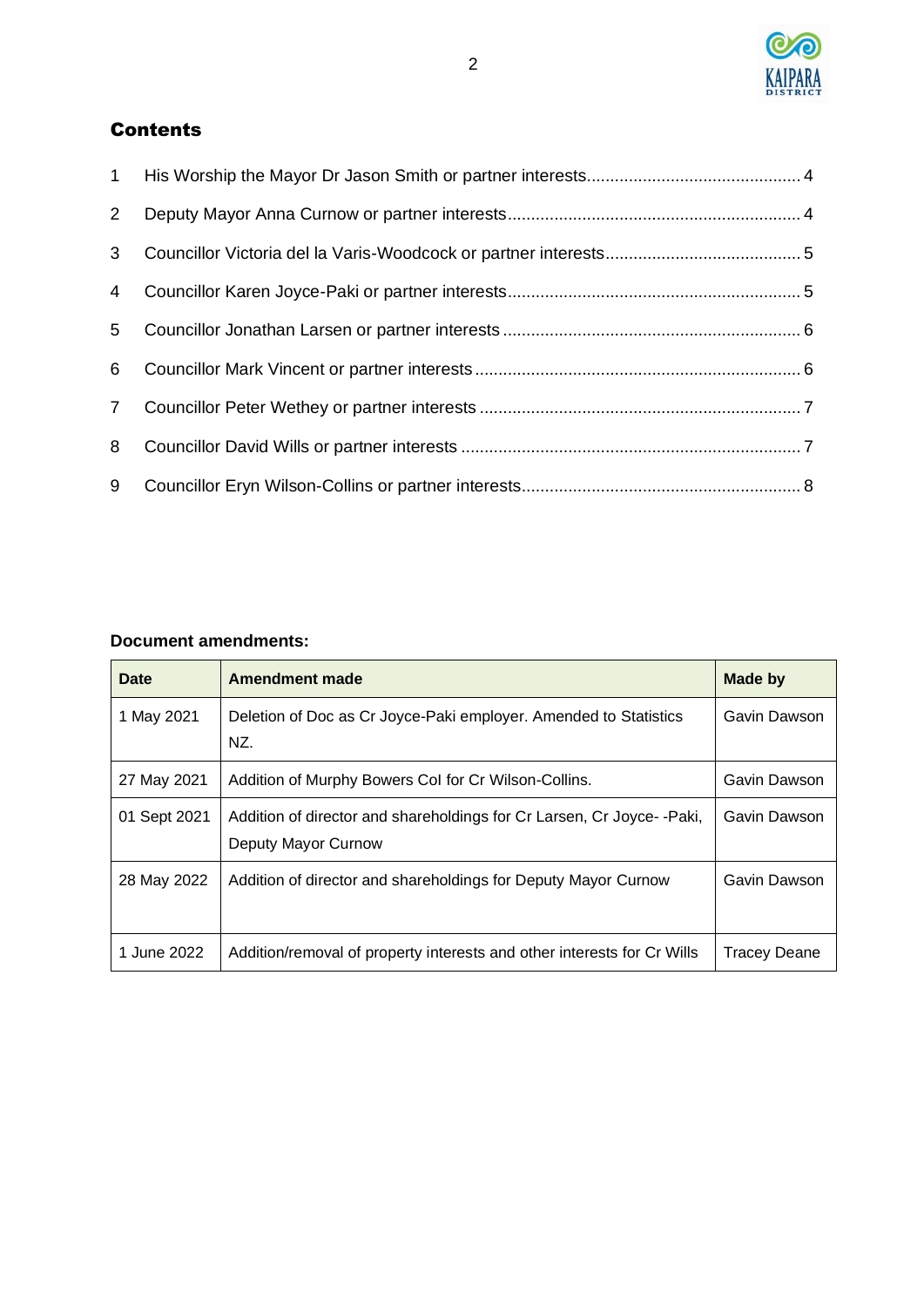

#### Code of Conduct and the Register

Kaipara District Council's Code of Conduct states that members shall, at least annually, make a declaration of interest. These declarations are recorded in a public Register of Interests maintained by the Council. The declaration must include information on the nature and extent of any interest, including:

- a) Any employment, trade or profession carried on by the member or the members' spouse/partner for profit or gain
- b) Any company, trust, partnership etc. for which the member or their spouse/partner is a director, business partner or trustee
- c) A description of any land in which the member has a beneficial interest within the jurisdiction of the local authority
- d) A description of any land owned by the local authority in which the member or their spouse/partner is:
	- A tenant; or
	- **•** The land is tenanted by a firm in which the member or spouse/partner is a business partner; a company of which the member or spouse/partner is a director; or a trust of which the member or spouse/partner is a trustee
- e) Any other matters which the public might reasonably regard as likely to influence the member's actions during the course of their duties as a member (if the member is in any doubt on this, the member should seek guidance from the Chief Executive).

| <b>Employment, trade or profession</b>                         | п |
|----------------------------------------------------------------|---|
| Company, trust, partnership                                    | п |
| Land owned, tenanted or<br>otherwise has a beneficial interest | п |
| Any other matters                                              | п |

#### Councillor or partner interests' template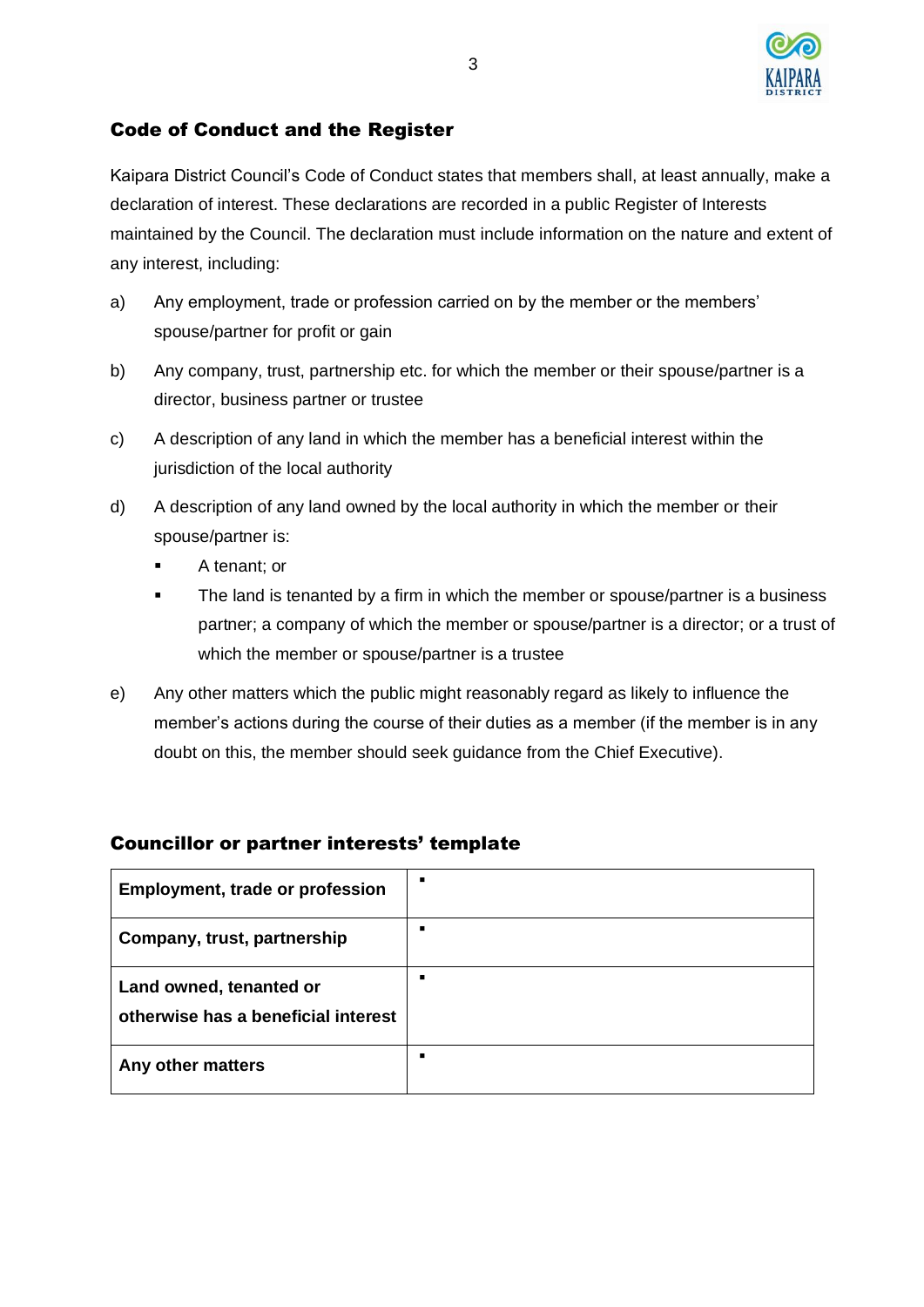

### <span id="page-3-0"></span>1 His Worship the Mayor Dr Jason Smith or partner interests

| <b>Employment, trade or profession</b> | Mayor, Farmer<br>٠                                                    |
|----------------------------------------|-----------------------------------------------------------------------|
| Company, trust, partnership            | Greenhill Stud Limited, Director<br>Jason Smith Family Trust, Trustee |
| Land owned, tenanted or otherwise      | 258 Greenhill Road, Ruawai                                            |
| has a beneficial interest              | Armstrong Road, Ruawai                                                |
|                                        | 42 Matakohe Wharf Road, Matakohe                                      |
|                                        | WWF New Zealand, partner is Deputy Chair                              |
|                                        | Reconnecting Northland, partner is Trustee                            |
|                                        | Justine Daw and Associates, partner is Sole Trader                    |
|                                        | Property at Island Bay, Wellington – partner is owner.                |
| Any other matters                      | None                                                                  |

## <span id="page-3-1"></span>2 Deputy Mayor Anna Curnow or partner interests

| <b>Employment, trade or profession</b> | Anna Curnow Consulting, Sole Trader<br>٠                                                                                                                                                                            |
|----------------------------------------|---------------------------------------------------------------------------------------------------------------------------------------------------------------------------------------------------------------------|
| Company, trust, partnership            | Engagement Apps Ltd, Director and Shareholder<br>п<br>Preston Farms Partnership Limited, partner Garth<br>٠<br>Preston is a shareholder and director<br>Southern Sky Dairies Limited, partner Garth Preston is<br>٠ |
|                                        | a shareholder and director<br>Blue Mountain Dairies Limited, partner Garth Preston is<br>٠<br>a shareholder and director                                                                                            |
|                                        | Ruawai Limited, partner Garth Preston is a shareholder<br>and director<br>North South Farms Limited, partner Garth Preston is a                                                                                     |
|                                        | shareholder and director<br>Riversdale Dairies Limited, partner Garth Preston is a<br>п<br>shareholder and director                                                                                                 |
|                                        | Tussock Creek Dairies Limited, partner Garth Preston is<br>٠<br>a shareholder and director<br>Hamilton Burn Holdings Limited, partner Garth Preston<br>٠                                                            |
|                                        | is a shareholder and director<br>Owaka Dairies Limited, partner Garth Preston is a<br>٠                                                                                                                             |
|                                        | shareholder and director<br>Five Rivers Dairies Limited, partner Garth Preston is a<br>٠<br>shareholder and director                                                                                                |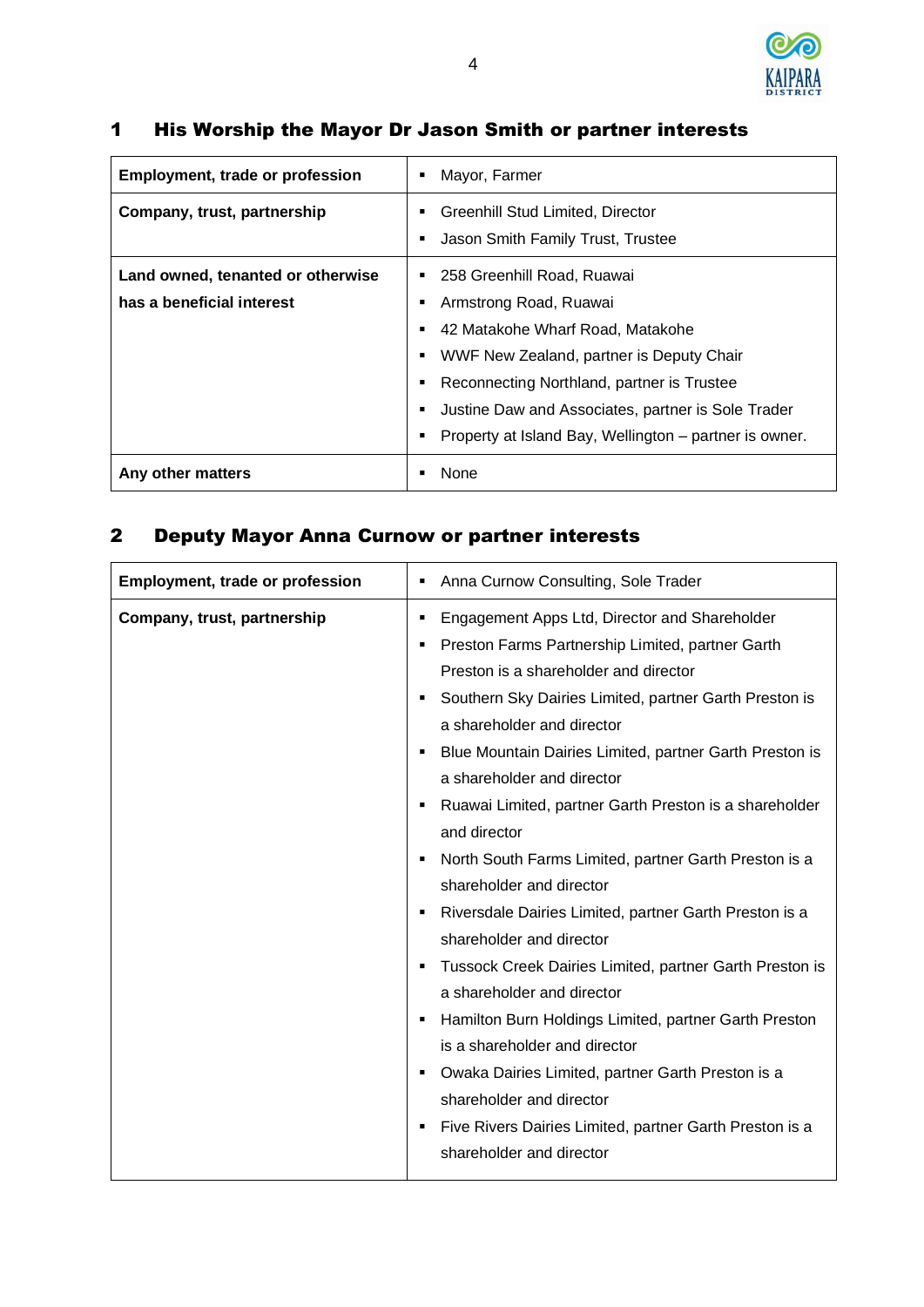

|                                                                | RG Preston Family Trust, partner Garth Preston is a<br>Trustee<br>Ruawai Rugby Club, partner Garth Preston is the<br>President<br>Ruawai Tokatoka War Memorial Hall, partner Garth<br>Preston is a Committee Member<br>Mangawhai Club, Member<br>Balfour Dairies 2022 Limited. |
|----------------------------------------------------------------|--------------------------------------------------------------------------------------------------------------------------------------------------------------------------------------------------------------------------------------------------------------------------------|
| Land owned, tenanted or otherwise<br>has a beneficial interest | 566 Brown Road, Mangawhai - 50% interest with Nat<br>Curnow<br>32 Kanuka Place, Mangawhai - 50% interest with Garth<br>Preston                                                                                                                                                 |
| Any other matters                                              | None                                                                                                                                                                                                                                                                           |

## <span id="page-4-0"></span>3 Councillor Victoria del la Varis-Woodcock or partner interests

| <b>Employment, trade or profession</b>                         | Love Kaipara Ltd, Director                                                                                                                                   |
|----------------------------------------------------------------|--------------------------------------------------------------------------------------------------------------------------------------------------------------|
| Company, trust, partnership                                    | Love Kaipara Ltd, sole shareholder and director<br>Del la Varis-Woodcock Partnership, partner<br>Institute of Directors, member                              |
| Land owned, tenanted or otherwise<br>has a beneficial interest | 483 Avoca Road, Tangowahine – 50% interest with<br>husband Douglas Woodcock<br>Douglas Woodcock, husband, Final Beneficiary of the<br>JR & AC Woodcock Trust |
| Any other matters                                              | Current Building Consent lodged with Council<br>Awakino Drainage District Ratepayer                                                                          |

### <span id="page-4-1"></span>4 Councillor Karen Joyce-Paki or partner interests

| <b>Employment, trade or profession</b> | Statistics New Zealand, Regional Manager -<br>٠<br>Communications and Engagement.                                                                                                                                                                               |
|----------------------------------------|-----------------------------------------------------------------------------------------------------------------------------------------------------------------------------------------------------------------------------------------------------------------|
| Company, trust, partnership            | Mana Ki Tangata Limited, director and shareholder<br>Dargaville Club, Member<br>Fire and Emergency NZ, Local Advisory Committee<br>٠<br>member<br>Justice of the Peace<br>٠<br>Marriage Celebrant<br>٠<br>Rangatahi Ora Director<br>٠<br>AHIKāpia Director<br>٠ |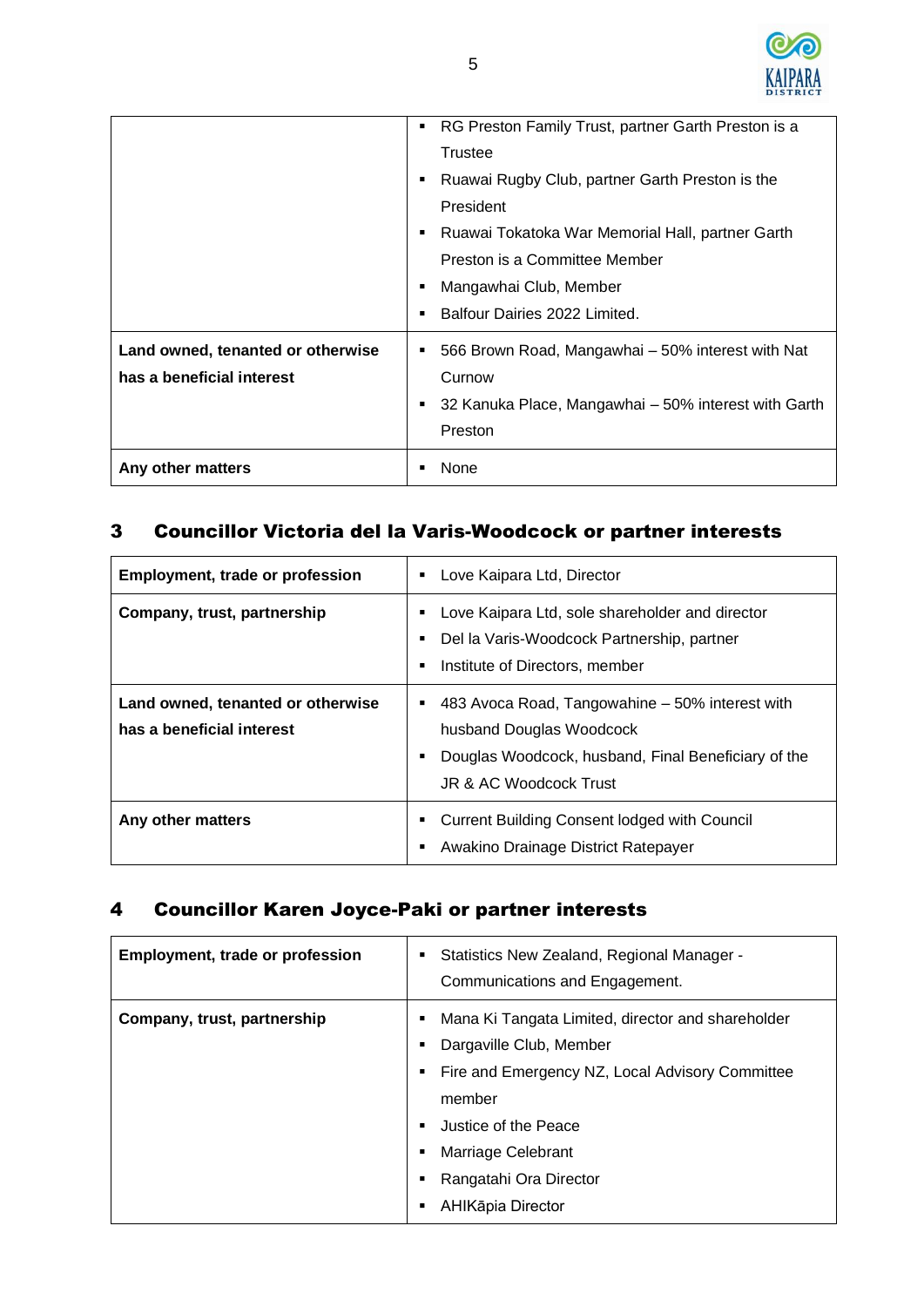

|                                   | Whare Ameere Joyce Whanau Trust                       |
|-----------------------------------|-------------------------------------------------------|
|                                   | Kaipara Marae Whānau, Hapū, Iwi (Ngāti Whātua)        |
|                                   | Far North Marae, Whānau, Hapū, Iwi (Ngāpuhi)          |
| Land owned, tenanted or otherwise | Property at Maropiu Settlement Road, RD 3, Dargaville |
| has a beneficial interest         |                                                       |
| Any other matters                 | None                                                  |

## <span id="page-5-0"></span>5 Councillor Jonathan Larsen or partner interests

| <b>Employment, trade or profession</b>                         | <b>FENZ</b>                                                                                                                                                      |
|----------------------------------------------------------------|------------------------------------------------------------------------------------------------------------------------------------------------------------------|
| Company, trust, partnership                                    | Sandvig Limited, Director and Shareholder<br>Mangawhai Heads Holdings Limited, Director<br>Allinge Trustee Ltd, Director<br>Libertas Trustees Ltd, Director<br>٠ |
| Land owned, tenanted or otherwise<br>has a beneficial interest | Kapawiti Road, Mangawhai<br>State Highway 1, Kaiwaka                                                                                                             |
| Any other matters                                              | Resource Consent                                                                                                                                                 |

## <span id="page-5-1"></span>6 Councillor Mark Vincent or partner interests

<span id="page-5-2"></span>

| <b>Employment, trade or profession</b>                                              |                                                                                                                                                                                        |  |
|-------------------------------------------------------------------------------------|----------------------------------------------------------------------------------------------------------------------------------------------------------------------------------------|--|
| Company, trust, partnership                                                         | Otamatea Kauri and Pioneer Museum, Volunteer<br>Otamatea HarbourCare Society, Secretary<br>Integrated Kaipara Harbour Management Group,<br>Member<br>Maungaturoto Country Club, Member |  |
| Land owned, tenanted or otherwise<br>has a beneficial interest<br>Any other matters | Property on Petley Road, Paparoa<br>None                                                                                                                                               |  |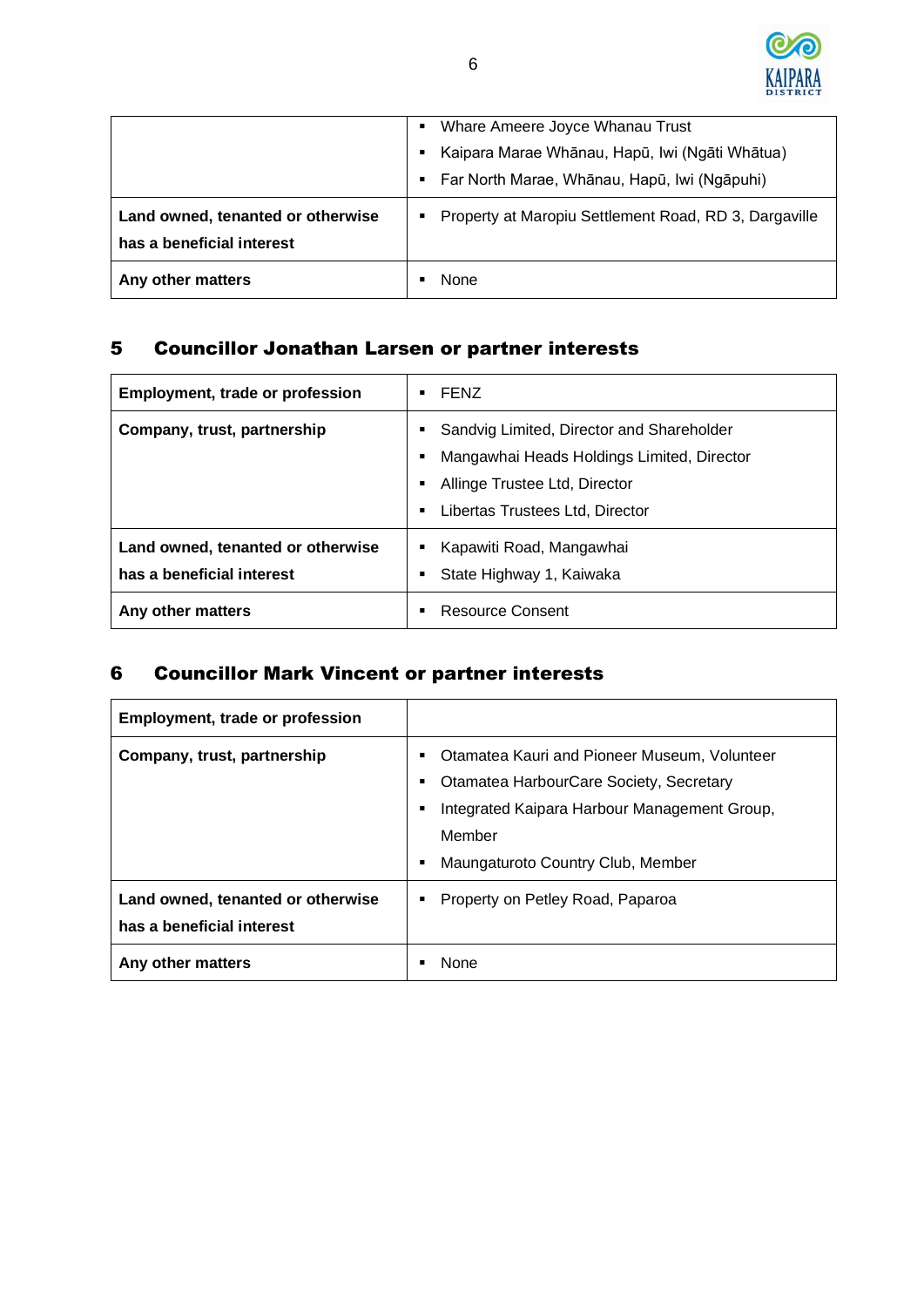

## 7 Councillor Peter Wethey or partner interests

| <b>Employment, trade or profession</b>                         | Retired                                                                                                                                                            |
|----------------------------------------------------------------|--------------------------------------------------------------------------------------------------------------------------------------------------------------------|
| Company, trust, partnership                                    | Archangel Trust, Beneficiary<br>Mangawhai Golf Club, Member<br>Mangawhai Boating & Fishing Club, Member<br>Friend of Mangawhai Museum, Member                      |
| Land owned, tenanted or otherwise<br>has a beneficial interest | Joint ownership of property at Cheviot Street,<br>Mangawhai Heads, with wife Janet Yates                                                                           |
| Any other matters                                              | Mangawhai Harbour Water Quality Panel, Volunteer<br><b>Community Advisor</b><br>Mangawhai Community Wastewater Scheme Panel,<br><b>Volunteer Community Advisor</b> |

## <span id="page-6-0"></span>8 Councillor David Wills or partner interests

| <b>Employment, trade or profession</b>                         | Employment, Farmer                                                                                                                                                                                                                                                                                                                                                                                                                                                                                                                                                             |
|----------------------------------------------------------------|--------------------------------------------------------------------------------------------------------------------------------------------------------------------------------------------------------------------------------------------------------------------------------------------------------------------------------------------------------------------------------------------------------------------------------------------------------------------------------------------------------------------------------------------------------------------------------|
| Company, trust, partnership                                    | Puketaratara Farms Ltd, Director<br>Wills Westenra Ltd, Shareholder<br>D & M Family Trust, Trustee<br>Mahuta Gap Farms Ltd (ceased trading), Director<br>Fonterra, Shareholder<br>Puketaratara Farms Ltd, partner Megan is a director<br>Wills Westenra Ltd, partner Megan is a director<br>٠<br>D & M Family Trust, partner Megan is a trustee<br>٠<br>Federated Farmers Ltd, Member<br>٠<br>Volunteering Northland, partner Megan is a trustee<br>Northland Community Foundation, partner Megan is a<br>trustee<br>Te Hau Awhiowhio Otangarei, partner Megan is a<br>trustee |
| Land owned, tenanted or otherwise<br>has a beneficial interest | Dairy farms State Highway 12, Dargaville<br>Beef farms Omana Road, Tangiteroria<br>Beach property/lifestyle Pouto Road, Pouto<br>Beef farm, Arapohue Road (1 April 2021)<br>Beef farm, Clear Road (1 April 2021)<br>٠<br>Beef farm, Hillstone Road - leased (1 June 2022)<br>٠                                                                                                                                                                                                                                                                                                 |
| Any other matters                                              | Puketaratara Farms Ltd, ratepayer and building consent<br>D & M Family Trust, ratepayer                                                                                                                                                                                                                                                                                                                                                                                                                                                                                        |